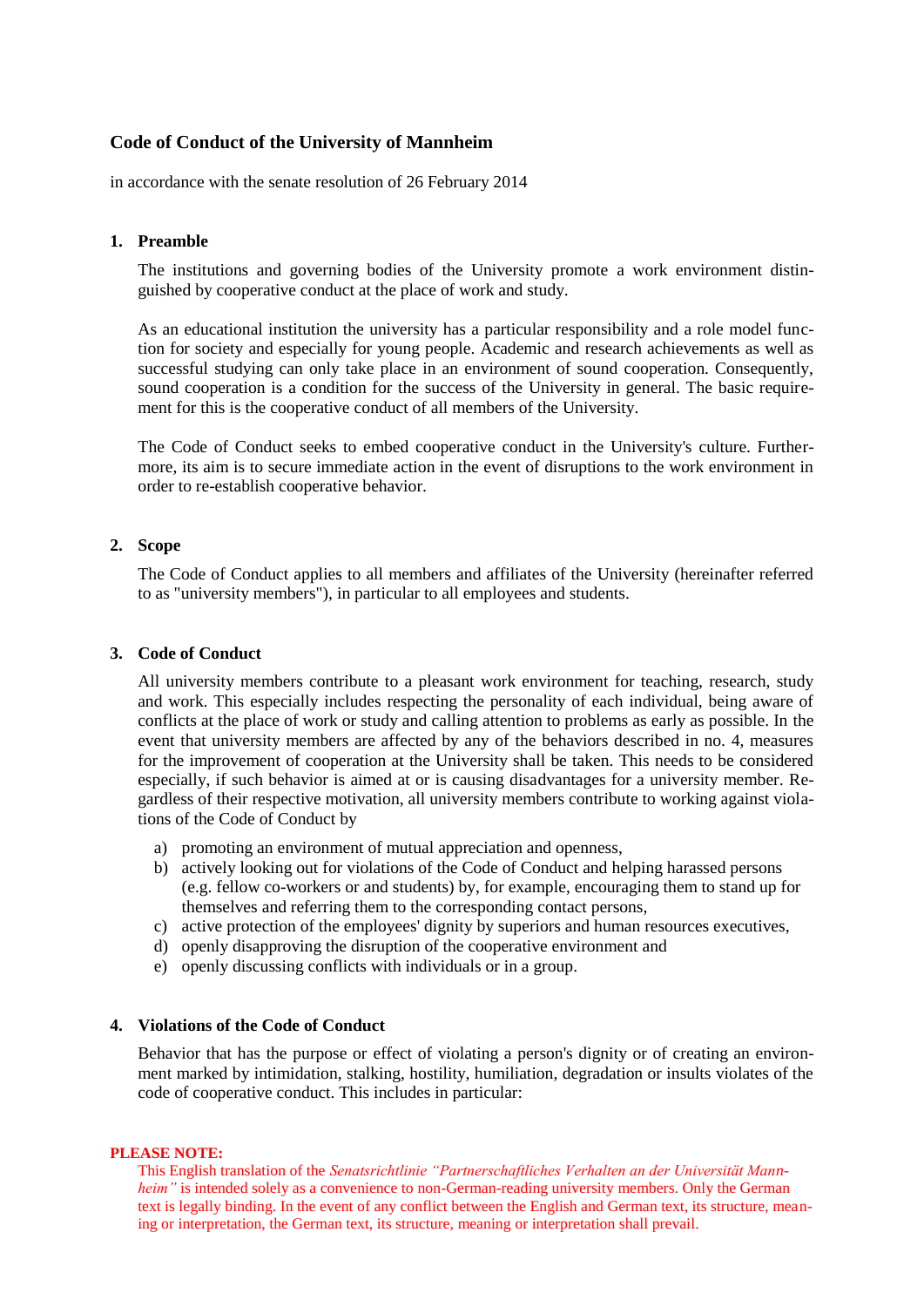a) Sexual harassment

Sexual harassment is any conduct of a sexual nature that is unwelcome by the victim and that has the purpose or effect of violating the victim's dignity. This includes for example:

- aa) comments of sexual content, in particular offensive remarks, comments or jokes about a person, their body, behavior or private life,
- bb) unwelcome display or visible installation of pornographic pictures, regardless of their form (e.g. calendar, screen saver, poster),
- cc) gestures or non-verbal comments of a sexual nature,
- dd) unwelcome sexual requests and/or coercion to sexual acts,
- ee) unwelcome physical contact of a sexual nature,
- ff) sexual discrimination, harassment and violence, in particular by a person of authority taking advantage of a subordinate at the place of work or study.
- b) Discrimination

Discrimination is the unjust or prejudicial treatment of a person, in particular their humiliation through degrading remarks, jokes or behavior on the grounds of

- aa) ethnic and/or social background,
- bb) skin color, descent,
- cc) a permanent/temporary disability,
- dd) gender,
- ee) religious or ideological orientation,
- ff) political beliefs,
- gg) sexual orientation or
- hh) age.
- c) Inappropriate aggressive behavior

Inappropriate aggressive behavior is culpable behavior that harms others while there is no justifiable reason for such behavior. Inappropriate aggressive behavior can be of verbal nature (e.g. defamation), psychological nature (e.g. social exclusion) or can be assault. This includes in particular:

- aa) unprovoked aggressive behavior in conversations, e.g. yelling,
- bb) insults,
- cc) threats,
- dd) physical violence.
- d) Bullying

The term bullying describes negative communicative actions, which occur repeatedly and are systematically aimed at a particular person. This includes, for example,

- aa) defamatory statements about university members or members of their family,
- bb) spreading rumors about university members or members of their family,
- cc) deliberate withholding of work-related information,
- dd) disinformation,
- ee) threats and humiliation,
- ff) insults, hurtful treatment, scorn, aggressive behavior and
- gg) dishonorable treatment by superiors, co-workers or teachers, e.g. the assignment of insulting, unsolvable or pointless tasks or of no tasks at all.

#### **PLEASE NOTE:**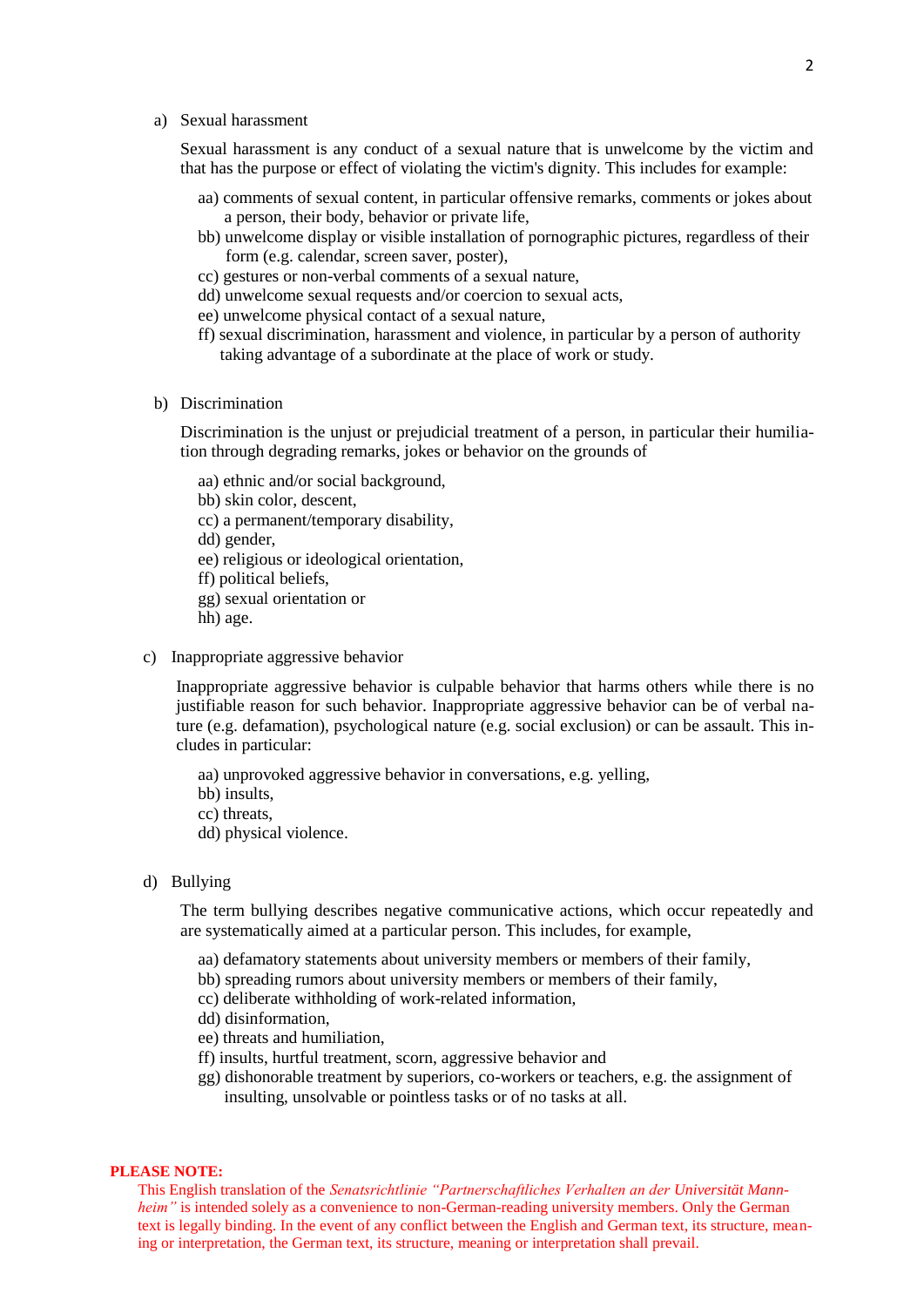# **5. Personal Conflict Resolution**

Conflicts should first be discussed openly between the involved persons and, if possible, resolved by them. Already at this stage, the persons involved can ask for advice from the competent institutions mentioned in no. 6 and/or talk to a trusted university member.

# **6. The Right to Complain**

If it is not possible or not appropriate to solve the problem directly between the persons involved, victims can contact the competent institutions. A complaint must not cause disadvantages for the person filing the complaint. The accused person is presumed innocent until the accusation is resolved.

All information and incidents as well as personal data and conversations are to be treated with confidentiality and not shared with third parties who are not involved in the proceedings. The competent institutions shall investigate all indications and complaints about harassment, which are not obviously unfounded. Anonymous statements and complaints shall only be investigated, if the accusations seem credible.

The competent institutions in this context in particular are the immediate and/or next higher-level superiors. In cases of sexually motivated incidents, the Department of Gender Equality and Social Diversity provides initial counseling whereas the contact point for all other incidents is the threat management. The contact information of the competent institutions shall be made publicly available for all university members.

## **7. Responsibilities of the Competent Institutions**

The competent institutions are responsible for providing confidential counseling services in a timely manner, if possible, within one week after having gained knowledge of the incident. The counseling session shall clarify whether the accusations, complaints and suspicions are credible and should be pursued within the meaning of the Code of Conduct.

In cases of sexually motivated incidents and if the individual case demands this, the competent institution shall cooperate with the University's Committee Against Sexual Harassment, the human resources division, if employees are involved, the legal division and the corresponding members of the President's Office.

In the case of non-sexually motivated incidents, the internal regulations for threat management apply. In instances of severe violations of the Code of Conduct, the victims are advised to contact the police or the public prosecutor's department. If necessary, the university can also take charge of this.

### **8. University Catalog of Measures**

The University initializes adequate measures for each individual case or arranges for measures to be taken. The responsibility for initializing measures lies with the President's Office. The President's Office can delegate the general responsibility or the responsibility for individual cases to other institutions. Among others, such measures may include:

- a) strengthening constructive communication in the environment of the persons involved in order to foster cooperative conduct,
- b) issuing warnings to change the behavior,
- c) giving instructions on interactions with each other,
- d) obliging employees to attend trainings,

### **PLEASE NOTE:**